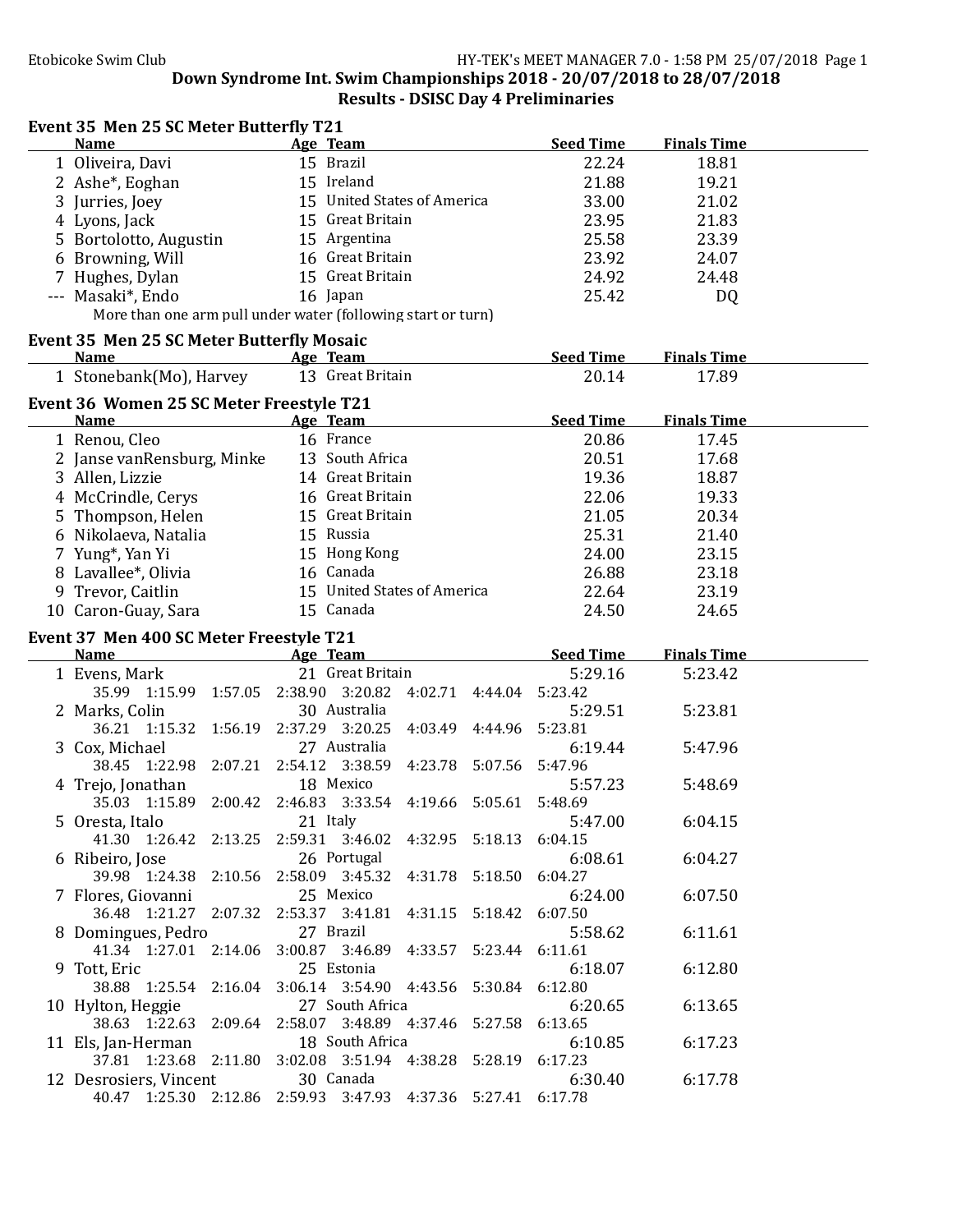# Results - DSISC Day 4 Preliminaries

| (Event 37 Men 400 SC Meter Freestyle T21)                 |                                                               |                  |                    |
|-----------------------------------------------------------|---------------------------------------------------------------|------------------|--------------------|
|                                                           | Name Age Team                                                 | <b>Seed Time</b> | <b>Finals Time</b> |
| 13 Booysen, Russell                                       | 23 Australia                                                  | 6:07.07          | 6:23.60            |
|                                                           | 41.56 1:34.25 2:26.07 3:15.30 4:04.97 4:52.48 5:39.24 6:23.60 |                  |                    |
| 14 Henry, Jonathan                                        | 34 Canada                                                     | 6:22.87          | 6:24.85            |
|                                                           | 40.30 1:25.55 2:12.80 3:01.41 3:50.34 4:41.38 5:33.53 6:24.85 |                  |                    |
| 15 Hunter, Matthew                                        | 31 Canada                                                     | 6:38.34          | 6:29.88            |
|                                                           | 39.52 1:26.20 2:14.61 3:05.73 3:56.87 4:47.43 5:38.58 6:29.88 |                  |                    |
| 16 Gongora, Nestor                                        | 29 Mexico                                                     | 6:40.00          | 6:40.46            |
|                                                           | 42.09 1:31.79 2:23.21 3:14.95 4:05.87 4:56.98 5:48.50 6:40.46 |                  |                    |
| 17 Stewart, Adam                                          | 33 Gibralter                                                  | 7:09.20          | 6:42.28            |
|                                                           | 46.29 1:34.16 2:23.53 3:15.51 4:06.55 4:58.61 5:50.38 6:42.28 |                  |                    |
| 18 Banks, Andy                                            | 32 Great Britain                                              | 6:55.12          | 7:00.99            |
|                                                           | 44.58 1:36.29 2:30.58 3:25.43 4:19.31 5:13.48 6:08.33 7:00.99 |                  |                    |
| 19 Hebbelmann, Karl                                       | 30 South Africa                                               | 6:50.10          | 7:02.18            |
|                                                           | 45.77 1:38.28 2:32.27 3:25.06 4:20.70 5:16.55 6:11.77 7:02.18 |                  |                    |
| 20 Roznowsky, Ryan                                        | 39 Canada                                                     | 7:16.90          | 7:11.06            |
|                                                           | 47.38 1:40.00 2:33.53 3:26.84 4:21.60 5:16.93 6:15.31 7:11.06 |                  |                    |
|                                                           |                                                               |                  |                    |
| Event 37 Men 400 SC Meter Freestyle Mosaic<br><b>Name</b> |                                                               |                  | <b>Finals Time</b> |
|                                                           | <b>Example 2</b> Seed Time                                    |                  |                    |
| 1 Geurts (Mo), Hidde                                      | 23 Canada                                                     | 5:03.25          | 4:52.77            |
|                                                           | 32.52 1:07.68 1:43.37 2:20.20 2:57.62 3:35.48 4:12.49 4:52.77 |                  |                    |
| 2 Walker (Mo), Matthew 29 Australia                       |                                                               | 6:08.90          | 6:03.02            |
|                                                           | 39.29 1:23.54 2:08.18 2:53.45 3:40.92 4:29.24 5:16.81 6:03.02 |                  |                    |
| Event 38 Women 200 SC Meter IM T21                        |                                                               |                  |                    |
|                                                           | <b>Name</b> Seed Time Age Team Seed Time                      |                  | <b>Prelim Time</b> |
| <b>Preliminaries</b>                                      |                                                               |                  |                    |
| 1 De Loera, Michelle                                      | 21 Mexico                                                     | 3:57.48          | $3:31.32$ q        |
| 45.79 1:40.54 2:40.46 3:31.32                             |                                                               |                  |                    |
| 2 Mitchell, Phoebe                                        | 26 Australia                                                  | 3:25.25          | $3:34.46$ q        |
| 51.19 1:44.24 2:45.25 3:34.46                             |                                                               |                  |                    |
| 3 Bresciani, Maria                                        | 22 Italy                                                      | 3:29.09          | $3:39.35$ q        |
| 45.42 1:45.51 2:53.90 3:39.35                             |                                                               |                  |                    |
| 4 Morishita*, Ayako                                       | 21 Japan                                                      | 3:42.36          | $3:39.76$ q        |
| 46.25 1:51.17 2:52.63 3:39.76                             |                                                               |                  |                    |
| 5 Higgins, Jennifer                                       | 34 South Africa                                               | 3:38.43          | $3:39.87$ q        |
| 48.55 1:43.39 2:48.41 3:39.87                             |                                                               |                  |                    |
| 6 Andre, Delphine                                         | 20 France                                                     | 3:42.68          | $3:40.16$ q        |
| 48.31 1:42.60 2:47.78                                     | 3:40.16                                                       |                  |                    |
| *7 Reimer, Lindsay                                        | 24 Canada                                                     | 3:49.36          | $3:45.75$ q        |
| 49.13 1:51.59 2:53.13                                     | 3:45.75                                                       |                  |                    |
| *7 Rein, Maria                                            | 19 Estonia                                                    | 3:49.07          | $3:45.75$ a        |
| 51.92 1:48.67 2:50.27 3:45.75                             |                                                               |                  |                    |
| 9 Okamura, Miyuki                                         | 30 Japan                                                      | 3:46.97          | 3:56.40            |
| 52.16 1:57.83 3:01.30                                     | 3:56.40                                                       |                  |                    |
| 10 Beer, Cecilie                                          | 20 Denmark                                                    | 4:02.33          | 3:57.59            |
| 55.39 1:57.10 2:59.13 3:57.59                             |                                                               |                  |                    |
| 11 Van Housen, Allison                                    | 15 United States of America                                   | 4:07.17          | 4:00.90            |
| 50.27 1:47.63 2:58.79                                     | 4:00.90                                                       |                  |                    |
| 12 Rudd-Jones, Jemima                                     | 22 Great Britain                                              | 4:00.33          | 4:04.86            |
| 55.45 1:58.03 3:05.77                                     | 4:04.86                                                       |                  |                    |
| 13 Wilson, Abby                                           | 26 Canada                                                     | 4:11.80          | 4:10.29            |
| 54.07 1:59.57 3:10.19 4:10.29                             |                                                               |                  |                    |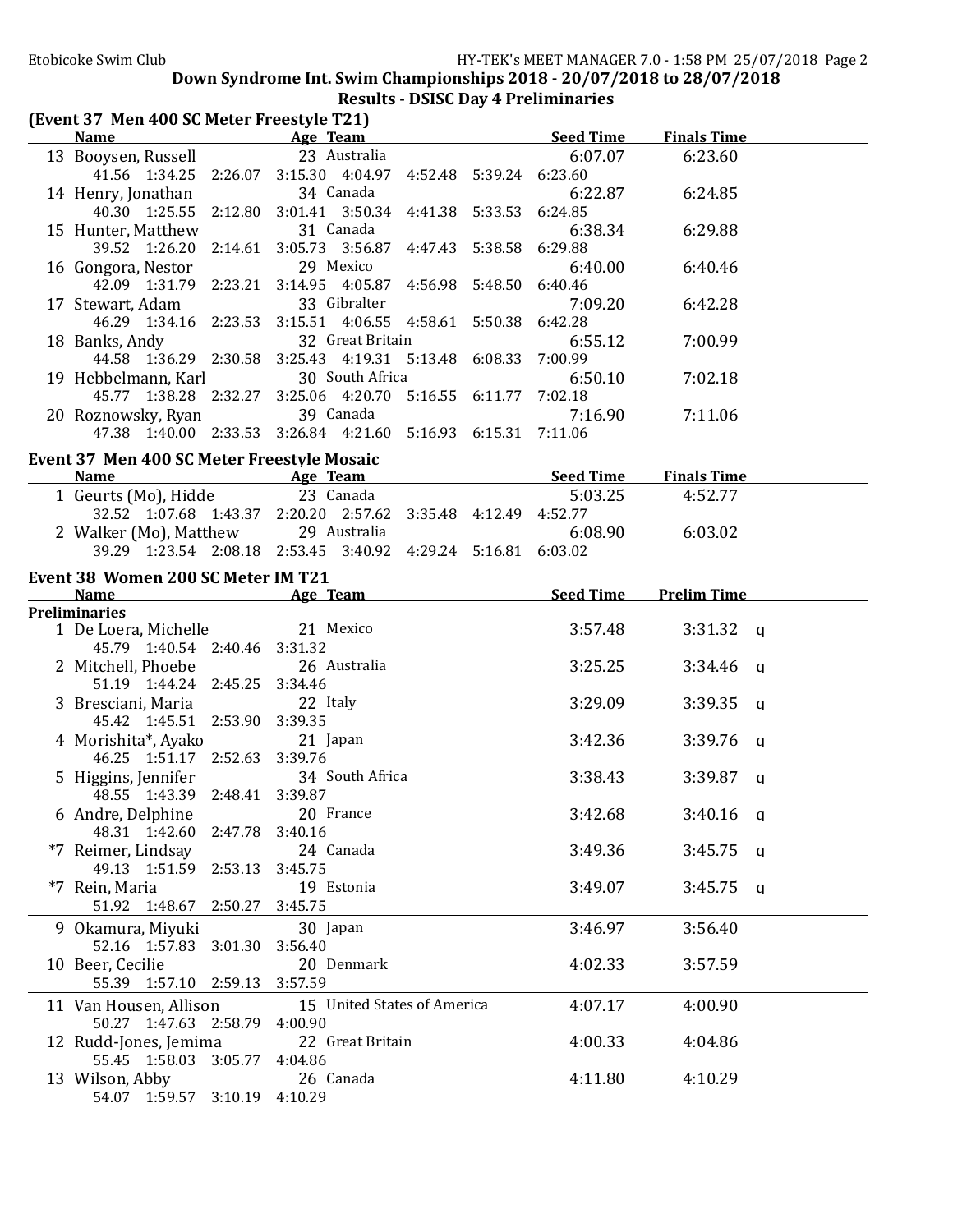# Results - DSISC Day 4 Preliminaries

# Preliminaries ... (Event 38 Women 200 SC Meter IM T21)

| <b>Name</b>                                                                                                      |    | Age Team                                                                                                | <b>Seed Time</b> | <b>Prelim Time</b>      |  |
|------------------------------------------------------------------------------------------------------------------|----|---------------------------------------------------------------------------------------------------------|------------------|-------------------------|--|
| 14 Giroux, Melanie<br>55.92 1:59.45 3:15.87 4:14.83                                                              |    | 32 Canada                                                                                               | 4:22.45          | 4:14.83                 |  |
| 15 Mijolovic, Lucija<br>57.60 2:11.66 3:19.16 4:20.64                                                            |    | 23 Croatia                                                                                              | 4:05.37          | 4:20.64                 |  |
| 16 Petrova, Anastasia<br>57.66 2:13.05 3:29.01 4:22.00                                                           |    | 19 Russia                                                                                               | 4:22.24          | 4:22.00                 |  |
| 17 Troy, Katie<br>1:02.70 2:20.33 3:37.58 4:47.67                                                                |    | 30 Ireland                                                                                              | 4:35.73          | 4:47.67                 |  |
| --- Rapicano, Carla                                                                                              |    | 23 France<br>Turn not initiated at completion of first arm pull - back                                  | 3:50.92          | DQ                      |  |
| 48.04 1:51.32 2:56.56<br>--- Sneesby, Aliesha                                                                    | DQ | 22 Australia<br>Touch at the finish or turn was not made with both hands simultaneously/separated - fly | 3:50.43          | DQ                      |  |
| 46.33 1:46.48 2:47.93<br>--- Vignando, Dalila<br>Did not swim distance specified - Misc<br>46.39 1:38.16 3:54.27 | DQ | 28 Italy                                                                                                | 3:30.01          | DQ                      |  |
| --- Claydon, Elizabeth<br>Swimmer did not finish - Misc<br>55.74 2:09.15 3:38.74                                 |    | 25 Australia                                                                                            | 4:28.69          | <b>DNF</b>              |  |
| <b>Event 38 Women 200 SC Meter IM Mosaic</b><br>Name                                                             |    | Age Team                                                                                                | <b>Seed Time</b> | <b>Prelim Time</b>      |  |
| <b>Preliminaries</b>                                                                                             |    |                                                                                                         |                  |                         |  |
| 1 Stephenson (Mo), Ellen 14 Great Britain<br>59.48 1:51.19 3:00.92 3:49.53                                       |    |                                                                                                         | 3:44.59          | $3:49.53$ q             |  |
| 2 Antunes (Mo), Kelly<br>53.86 1:53.62 2:56.23 3:51.35                                                           |    | 37 Brazil                                                                                               | 3:56.94          | $3:51.35$ a             |  |
| Event 39 Men 100 SC Meter IM T21                                                                                 |    |                                                                                                         |                  |                         |  |
| Name                                                                                                             |    | Age Team                                                                                                | <b>Seed Time</b> | <b>Prelim Time</b>      |  |
| <b>Preliminaries</b><br>1 Miller, Aran                                                                           |    | 24 Australia                                                                                            | 1:19.12          | $1:21.94$ a             |  |
| 36.24 1:21.94                                                                                                    |    |                                                                                                         |                  |                         |  |
| 2 Piccinini, Francesco<br>39.48 1:24.72                                                                          |    | 22 Italy                                                                                                | 1:27.40          | $1:24.72$ q             |  |
| 3 Lemay, Arnaud<br>38.22 1:25.37                                                                                 |    | 20 Canada                                                                                               | 1:27.70          | $1:25.37$ q             |  |
| 4 Doolan, Bradley<br>40.31 1:25.47                                                                               |    | 24 Australia                                                                                            | 1:25.44          | $1:25.47$ a             |  |
| 5 Dixon, Jack<br>39.40 1:26.77                                                                                   |    | 26 Australia                                                                                            | 1:32.18          | $1:26.77$ q             |  |
| 6 Trejo, Jonathan<br>39.51 1:27.76                                                                               |    | 18 Mexico                                                                                               | 1:27.48          | 1:27.76<br>q            |  |
| 7 Almeida, Andre<br>39.48 1:27.93                                                                                |    | 18 Portugal                                                                                             | 1:29.48          | 1:27.93<br>q            |  |
| 8 Kume, Jun<br>40.59 1:28.95                                                                                     |    | 29 Japan                                                                                                | 1:31.29          | 1:28.95<br>$\mathbf{q}$ |  |
| 9 0'Neill, Sean<br>42.98 1:29.22                                                                                 |    | 34 South Africa                                                                                         | 1:26.88          | 1:29.22                 |  |
| 10 Henry, Jonathan<br>41.08 1:29.58                                                                              |    | 34 Canada                                                                                               | 1:31.41          | 1:29.58                 |  |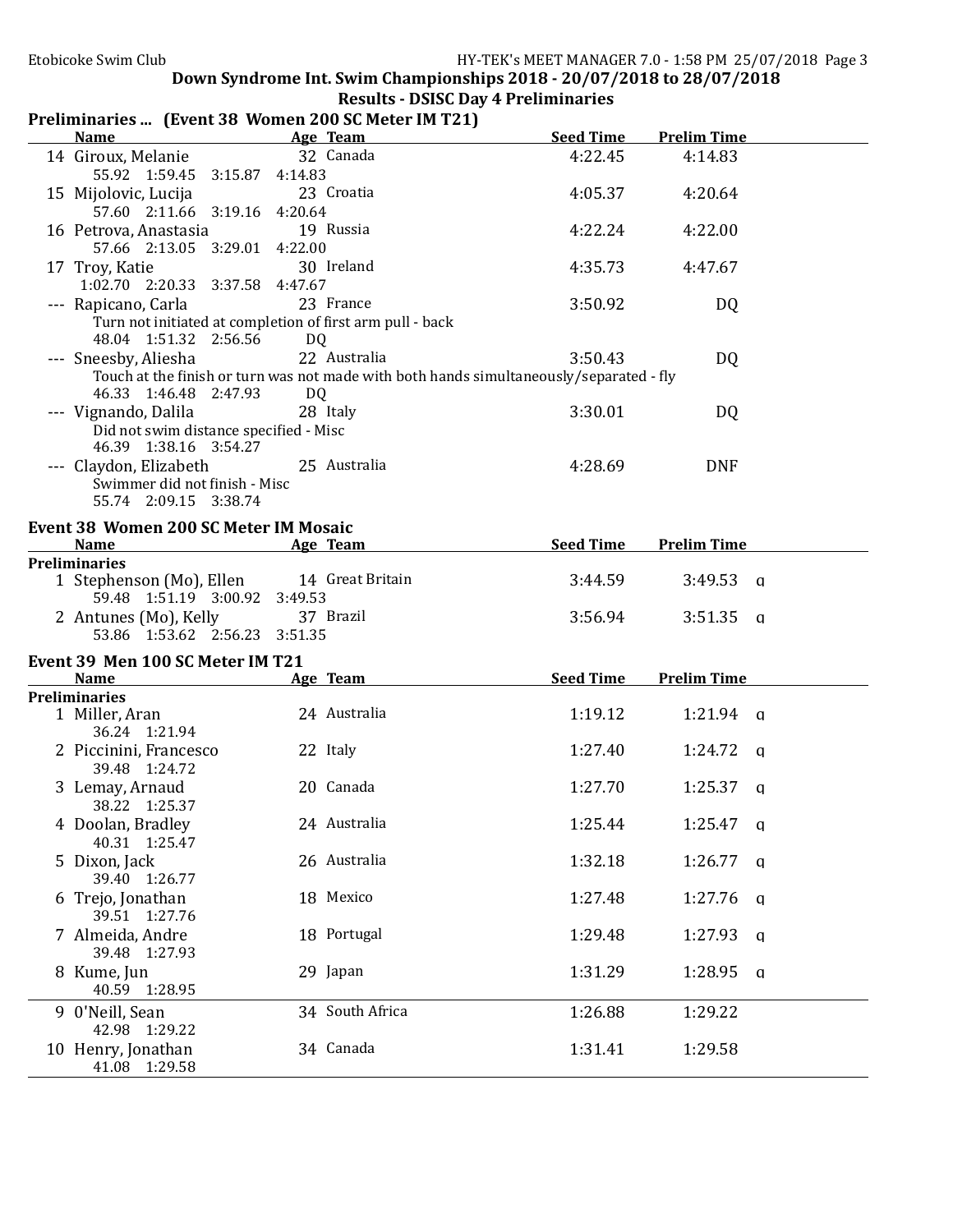| <b>Name</b>                                | Age Team                                                                                             | <b>Seed Time</b> | <b>Prelim Time</b> |
|--------------------------------------------|------------------------------------------------------------------------------------------------------|------------------|--------------------|
| 11 Diogo, Matos<br>41.78 1:30.09           | 18 Portugal                                                                                          | 1:30.12          | 1:30.09            |
| 12 Chang, Shinhao<br>43.86 1:34.31         | 18 Japan                                                                                             | 1:42.02          | 1:34.31            |
| 13 Reed, Will<br>44.54 1:34.41             | 24 Great Britain                                                                                     | 1:37.12          | 1:34.41            |
| 14 Cahill, Harry<br>44.28 1:35.07          | 21 Australia                                                                                         | 1:34.90          | 1:35.07            |
| 15 Yashiro, Naoki                          | 25 Japan                                                                                             | 1:39.95          | 1:35.83            |
| 16 Lacey, Zac<br>41.43 1:35.88             | 17 Great Britain                                                                                     | 1:34.14          | 1:35.88            |
| 17 Roldan Martinez, Angel<br>42.50 1:38.15 | 23 Spain                                                                                             | 1:32.17          | 1:38.15            |
| 18 Dupuis, Samuel<br>48.76 1:38.55         | 22 Canada                                                                                            | 1:40.81          | 1:38.55            |
| 19 Robinson, Tyler<br>42.53 1:38.84        | 17 Canada                                                                                            | 2:08.78          | 1:38.84            |
| 20 Mains, Trevor<br>45.16 1:42.89          | 28 Canada                                                                                            | 1:48.64          | 1:42.89            |
| 21 Lake, Will<br>45.46 1:43.93             | 20 Great Britain                                                                                     | 1:41.31          | 1:43.93            |
| 22 Stewart, Adam<br>48.64 1:45.21          | 33 Gibralter                                                                                         | 1:46.09          | 1:45.21            |
| 23 Loik, Kaspar Paul<br>50.31 1:46.71      | 17 Estonia                                                                                           | 1:44.16          | 1:46.71            |
| 24 Drumright, Luke<br>54.88 1:47.24        | 20 United States of America                                                                          | 1:41.73          | 1:47.24            |
| 25 Hughes, Ross<br>52.99 1:50.60           | 33 Australia                                                                                         | 1:51.45          | 1:50.60            |
| 26 Donovan, Glenn<br>56.31 2:00.92         | 21 United States of America                                                                          | 1:58.96          | 2:00.92            |
| 27 Kikuchi*, Kenta                         | 26 Japan                                                                                             | 1:50.79          | 2:04.70            |
| --- Tully, Eoin                            | 18 Ireland                                                                                           | 1:48.11          | DQ                 |
| 47.82<br>DQ                                | Swimmer not on back upon leaving the wall after the turn - back                                      |                  |                    |
| --- Hughes, Dylan<br>55.56<br>DQ           | 15 Great Britain<br>Incorrect stroke order IM(Fly,Back,Br,Fr) Relay(Back,Br,Fly,Fr) - IM             | 1:47.15          | DQ                 |
| --- O'Brien, Liam<br>45.30<br>DQ           | 20 Canada<br>Touch at the finish or turn was not made with both hands simultaneously/separated - fly | 1:52.53          | DQ                 |
| <b>Event 39 Men 100 SC Meter IM Mosaic</b> |                                                                                                      |                  |                    |
| <b>Name</b><br>$D =$                       | Age Team                                                                                             | <b>Seed Time</b> | <b>Prelim Time</b> |

### Preliminaries ... (Event 39 Men 100 SC Meter IM T21)

| EVEIIL 59 MEII 100 SC MELEI IM MOSAIC                          |           |                  |                    |  |  |  |  |
|----------------------------------------------------------------|-----------|------------------|--------------------|--|--|--|--|
| Name                                                           | Age Team  | <b>Seed Time</b> | <b>Prelim Time</b> |  |  |  |  |
| <b>Preliminaries</b>                                           |           |                  |                    |  |  |  |  |
| 1 Geurts (Mo), Hidde<br>35.28 1:14.81                          | 23 Canada | 1:18.70          | $1:14.81$ q        |  |  |  |  |
| 2 Fujimoto (Mo), Yo<br>42.16 1:25.31                           | 24 Japan  | 1:25.24          | $1:25.31$ q        |  |  |  |  |
| 3 Walt de Klerk (Mo), Johanne 37 South Africa<br>46.32 1:38.99 |           | 1:41.95          | $1:38.99$ a        |  |  |  |  |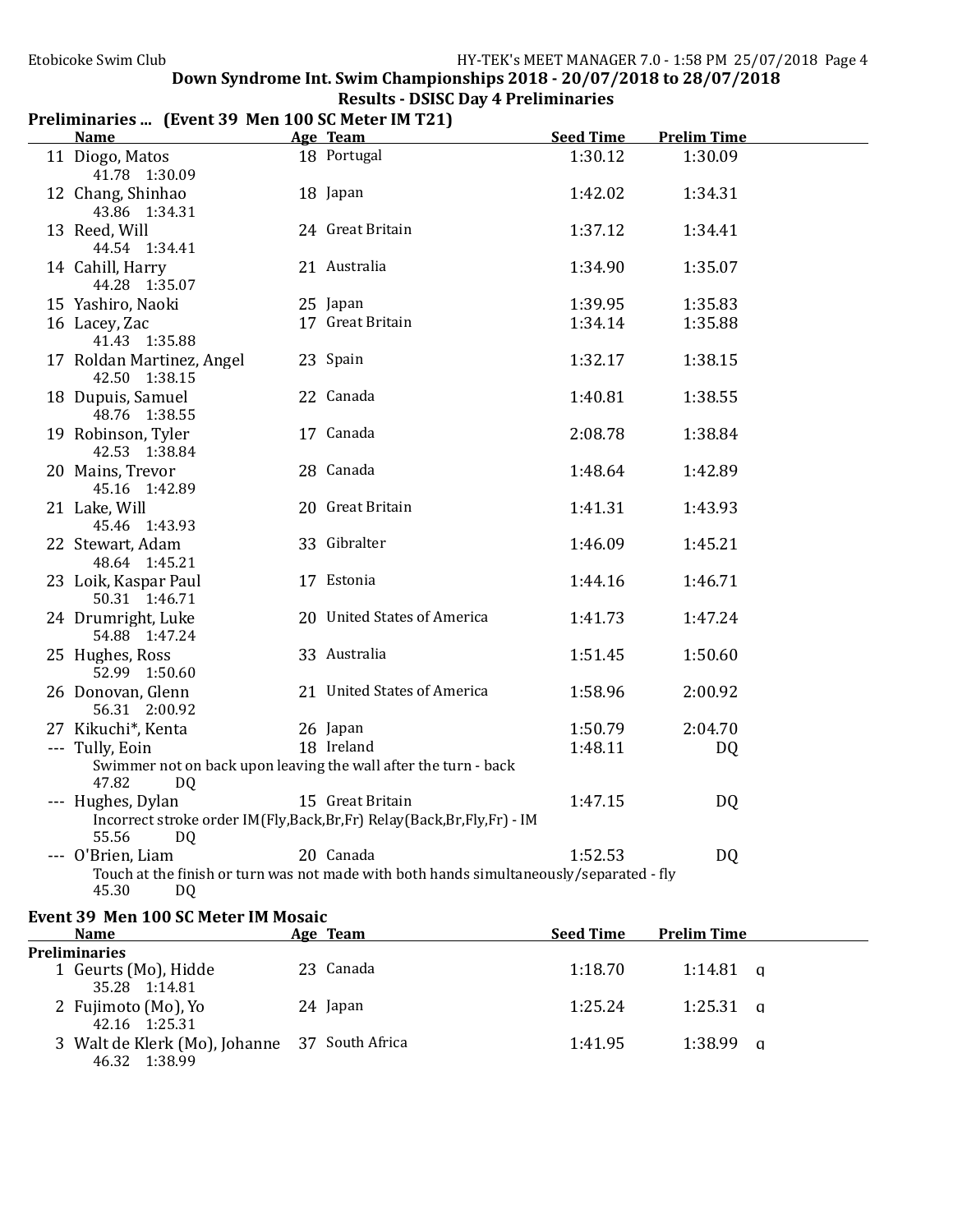#### Etobicoke Swim Club **HY-TEK's** MEET MANAGER 7.0 - 1:58 PM 25/07/2018 Page 5 Down Syndrome Int. Swim Championships  $2018 - 20/07/2018$  to  $28/07/2018$

### Results - DSISC Day 4 Preliminaries

### Event 40 Women 50 SC Meter Butterfly T21

| <b>Name</b>                 | Age Team                    | <b>Seed Time</b> | <b>Prelim Time</b>    |
|-----------------------------|-----------------------------|------------------|-----------------------|
| <b>Preliminaries</b>        |                             |                  |                       |
| 1 Schlenner, Ashley-Kate    | 26 Australia                | 48.51            | 43.49<br>$\mathbf{q}$ |
| 2 De Loera, Michelle        | 21 Mexico                   | 45.91            | 44.43<br>$\mathbf{q}$ |
| 3 Bresciani, Maria          | 22 Italy                    | 40.23            | 44.73<br>$\mathbf{q}$ |
| 4 Renou, Cleo               | 16 France                   | 43.53            | 44.90<br>$\mathbf{q}$ |
| 5 Morishita*, Ayako         | 21 Japan                    | 43.14            | 45.06<br>a            |
| 6 Veloz, Paola              | 26 Mexico                   | 49.90            | 45.11<br>a            |
| 7 Lane, Julia               | 18 Canada                   | 46.64            | 45.62<br>$\mathbf{q}$ |
| 8 Kerby, Caitlin            | 23 Australia                | 49.22            | 45.63<br>$\mathbf{a}$ |
| 9 Torres, Diana             | 19 Portugal                 | 46.96            | 46.76                 |
| 10 Sneesby, Aliesha         | 22 Australia                | 46.56            | 47.81                 |
| 11 Okamura, Miyuki          | 30 Japan                    | 46.91            | 48.06                 |
| 12 Anderton, Taylor         | 23 Australia                | 48.54            | 48.85                 |
| 13 Oosthuizen, Rentia       | 26 South Africa             | 55.88            | 49.28                 |
| 14 Reis, Filipa             | 18 Portugal                 | 52.92            | 49.36                 |
| 15 Giroux, Melanie          | 32 Canada                   | 48.70            | 49.72                 |
| 16 Thompson, Helen          | 15 Great Britain            | 53.70            | 51.32                 |
| 17 Scherder, Maggie         | 15 United States of America | 59.63            | 51.77                 |
| 18 Vazhenin, Katya          | 14 United States of America | 57.92            | 51.92                 |
| 19 Van Housen, Allison      | 15 United States of America | 48.55            | 51.96                 |
| *20 Fox, Madeline           | 20 Australia                | 54.63            | 52.12                 |
| *20 Garrett, Florence       | 25 Great Britain            | 51.98            | 52.12                 |
| 22 Dunning, Stephnie        | 27 Australia                | 53.54            | 52.30                 |
| 23 Bergquist, Lauren        | 19 United States of America | 52.82            | 52.40                 |
| 24 Ounmaa, Ingel            | 29 Estonia                  | 56.06            | 52.67                 |
| 25 Yap, Mei Lin             | 30 Ireland                  | 54.40            | 52.92                 |
| 26 Unrinin, Mako            | 19 Japan                    | 53.91            | 53.43                 |
| 27 Wilson, Abby             | 26 Canada                   | 55.87            | 53.84                 |
| 28 Yung*, Yan Yi            | 15 Hong Kong                | 1:06.00          | 54.41                 |
| 29 Itou, Yuki               | 28 Japan                    | 58.31            | 54.50                 |
| 30 Crawford, Lily           | 19 Australia                | 53.68            | 55.02                 |
| 31 Martin, Kathryn          | 19 Great Britain            | 59.14            | 55.26                 |
| 32 Logan, Laura             | 24 Great Britain            | 57.24            | 55.34                 |
| 33 Janse vanRensburg, Minke | 13 South Africa             | 1:03.93          | 56.41                 |
| 34 MacLeod, Jordan          | 25 Canada                   | 1:05.05          | 57.15                 |
| 35 Smith, Tiffany           | 33 Australia                | 59.75            | 57.19                 |
| 36 Claydon, Elizabeth       | 25 Australia                | 54.14            | 57.34                 |
| 37 Harvey, Jade             | 14 Canada                   | 1:01.69          | 57.96                 |
| 38 Caron-Guay, Sara         | 15 Canada                   | 53.57            | 58.21                 |
| 39 Yan*, Pui Man            | 27 Hong Kong                | 1:02.00          | 58.26                 |
| 40 McCrindle, Cerys         | 16 Great Britain            | 53.94            | 58.53                 |
| 41 Nikolaeva, Natalia       | 15 Russia                   | 1:05.64          | 59.14                 |
| 42 Certain, Renata          | 42 Brazil                   | 1:03.51          | 1:03.32               |
| 43 Franca, Helena           | 28 Brazil                   | 1:09.06          | 1:04.56               |
| 44 Nakamura*, Mami          | 33 Japan                    | 1:09.86          | 1:07.64               |
| 45 Trevor, Caitlin          | 15 United States of America | 1:08.92          | 1:08.53               |
| 46 Okunishi*, Mae           | 22 Japan                    | 1:05.06          | 1:08.82               |
| 47 Cortes, Sofia            | 20 Costa Rica               | 1:08.12          | 1:09.59               |
| 48 Leung*, Sio In           | 34 Macao                    | 1:10.00          | 1:17.51               |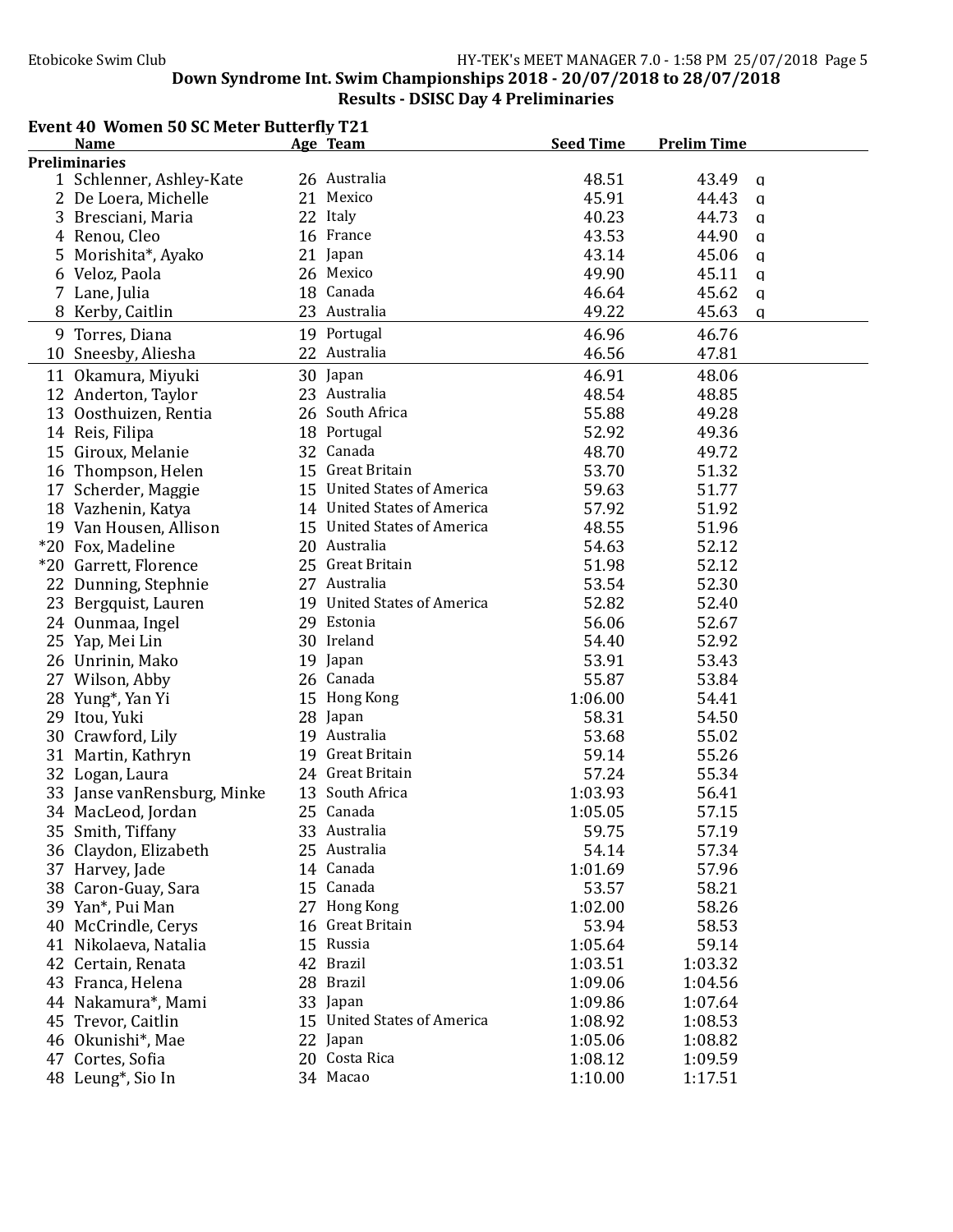|    | <b>Event 40 Women 50 SC Meter Butterfly Mosaic</b> |                             |                  |                       |  |
|----|----------------------------------------------------|-----------------------------|------------------|-----------------------|--|
|    | <b>Name</b>                                        | Age Team                    | <b>Seed Time</b> | <b>Prelim Time</b>    |  |
|    | <b>Preliminaries</b>                               |                             |                  |                       |  |
|    | 1 Antunes (Mo), Kelly                              | 37 Brazil                   | 50.75            | 48.07<br>$\alpha$     |  |
|    | 2 Magee (Mo), Erin                                 | 25 Canada                   | 54.82            | 53.60<br>$\mathsf{q}$ |  |
|    | Event 41 Men 50 SC Meter Backstroke T21            |                             |                  |                       |  |
|    | <b>Name</b>                                        | Age Team                    | <b>Seed Time</b> | <b>Prelim Time</b>    |  |
|    | <b>Preliminaries</b>                               |                             |                  |                       |  |
|    | 1 Pinnerup, Nis Heide                              | 26 Denmark                  | 39.50            | 38.33<br>$\mathbf{q}$ |  |
|    | 2 Miller, Aran                                     | 24 Australia                | 35.95            | 38.36<br>$\mathbf{q}$ |  |
|    | 3 Serrano Correoso, Luis                           | 29 Spain                    | 39.07            | 38.42<br>$\mathbf{q}$ |  |
|    | 4 Holmes, Mark                                     | 35 Great Britain            | 40.51            | 40.10<br>$\mathbf{q}$ |  |
|    | 5 Els, Jan-Herman                                  | 18 South Africa             | 47.70            | 40.32<br>$\mathbf{q}$ |  |
|    | 6 Lemay, Arnaud                                    | 20 Canada                   | 43.89            | 41.00<br>$\mathbf{q}$ |  |
|    | 7 Santos, Filipe                                   | 30 Portugal                 | 41.14            | 41.16<br>$\mathbf{q}$ |  |
|    | 8 Almeida, Andre                                   | 18 Portugal                 | 42.87            | 41.64<br>$\mathbf{q}$ |  |
|    | 9 Piccinini, Francesco                             | 22 Italy                    | 40.70            | 41.71                 |  |
|    | 10 Doolan, Bradley                                 | 24 Australia                | 40.85            | 41.76                 |  |
|    | 11 Di Silverio, Marco                              | 21 Italy                    | 42.17            | 42.20                 |  |
|    | 12 Humphries, Harry                                | 18 Great Britain            | 43.59            | 42.28                 |  |
|    | 13 Jurries, Joey                                   | 15 United States of America | 45.89            | 42.68                 |  |
|    | 14 Lacey, Zac                                      | 17 Great Britain            | 44.09            | 42.72                 |  |
|    | 15 English, Robbie                                 | 16 Ireland                  | 49.50            | 42.85                 |  |
|    | 16 Murai, Kaito                                    | 21 Japan                    | 47.03            | 42.92                 |  |
|    | 17 Booysen, Russell                                | 23 Australia                | 43.87            | 43.34                 |  |
|    | 18 Hermosillo, Carlos                              | 23 Mexico                   | 44.35            | 43.50                 |  |
|    | 19 Chan*, Hoi Chiu                                 | 30 Hong Kong                | 45.12            | 43.98                 |  |
|    | 20 Hernandez, Andres                               | 27 United States of America | 46.52            | 44.15                 |  |
|    | 21 Diogo, Matos                                    | 18 Portugal                 | 43.45            | 44.82                 |  |
|    | 22 Roldan Martinez, Angel                          | 23 Spain                    | 41.85            | 45.73                 |  |
|    | 23 Neves, Edson                                    | 40 Brazil                   | 1:01.13          | 45.95                 |  |
|    | 24 Cody*, Liam                                     | 29 Ireland                  | 48.04            | 46.00                 |  |
|    | 25 Ploomipuu, Vahur                                | 28 Estonia                  | 53.06            | 46.05                 |  |
|    | 26 0'Neill, Sean                                   | 34 South Africa             | 44.62            | 46.55                 |  |
|    | 27 Vieira, Jose                                    | 35 Portugal                 | 48.55            | 46.99                 |  |
|    | 28 Telfer, Zac                                     | 22 Australia                | 47.11            | 47.06                 |  |
|    |                                                    | 33 Great Britain            | 46.14            | 47.31                 |  |
|    | 29 Boyce, Steven<br>30 O'Brien, Liam               | 20 Canada                   | 51.34            | 47.98                 |  |
|    |                                                    | 15 Ireland                  | 49.35            | 48.22                 |  |
|    | 31 Ashe*, Eoghan                                   | 20 Brazil                   | 49.19            | 48.58                 |  |
|    | 32 Antum, Henrique                                 | 17 Canada                   |                  |                       |  |
|    | 33 Robinson, Tyler                                 | 28 Canada                   | 52.96<br>49.80   | 48.69                 |  |
|    | 34 Mains, Trevor                                   | 15 Brazil                   |                  | 48.96                 |  |
|    | 35 Oliveira, Davi                                  |                             | 1:00.76          | 49.35                 |  |
|    | 36 Masaki*, Endo                                   | 16 Japan                    | 57.46            | 50.75                 |  |
| 37 | Suter, Joe                                         | 24 United States of America | 57.48            | 51.24                 |  |
|    | 38 Bray, Fintan                                    | 23 Ireland                  | 54.17            | 51.77                 |  |
|    | 39 Weaver, Patrick                                 | 19 Canada                   | 53.89            | 51.79                 |  |
|    | 40 Nielsen, Oliver Roug                            | 22 Denmark                  | 53.92            | 51.85                 |  |
|    | 41 Hughes, Dylan                                   | 15 Great Britain            | 50.48            | 52.86                 |  |
|    | 42 Ishibashi*, Kohaku                              | 15 Japan                    | 59.06            | 52.97                 |  |
|    | 43 Tully, Eoin                                     | 18 Ireland                  | 55.49            | 53.16                 |  |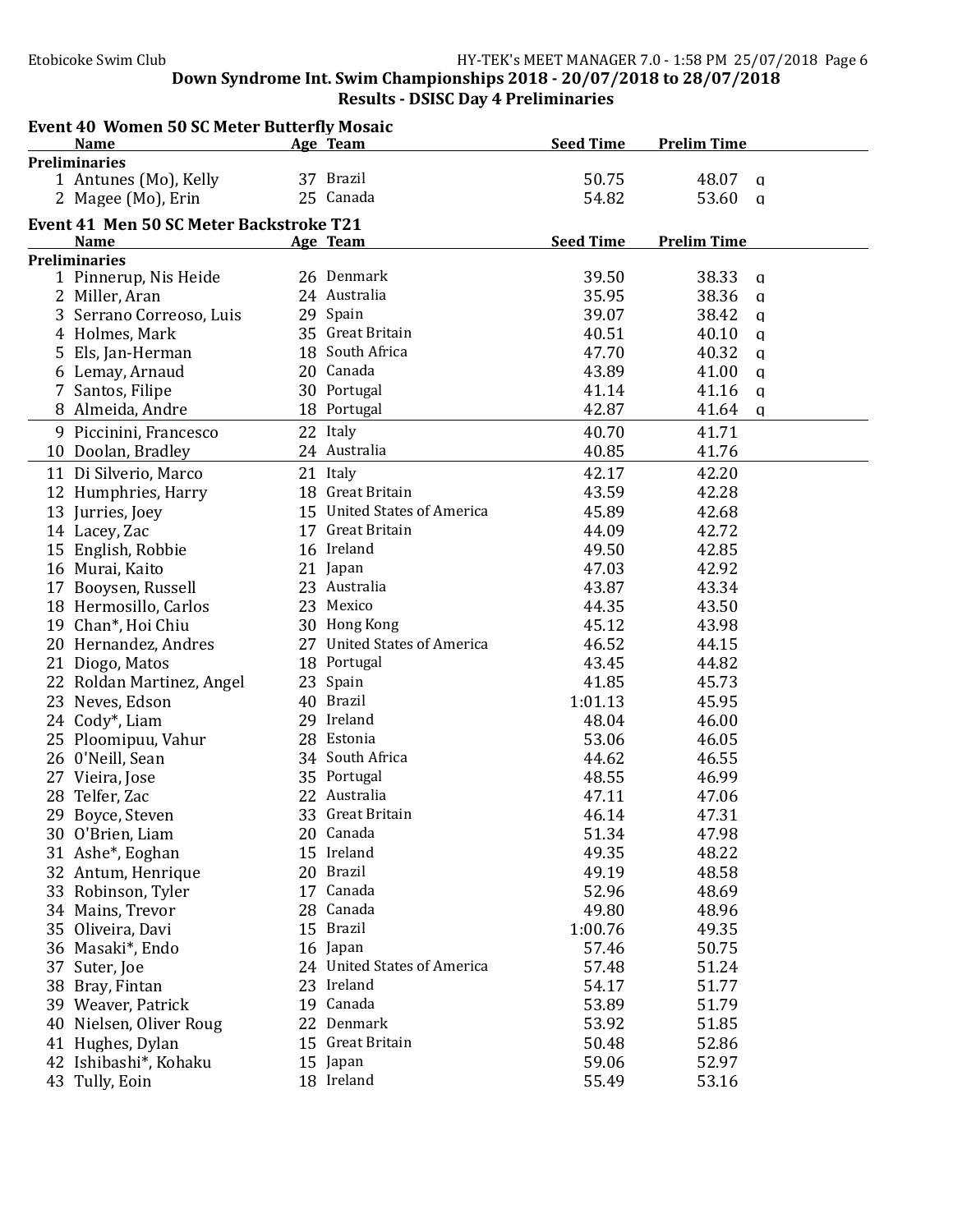| Preliminaries  (Event 41 Men 50 SC Meter Backstroke T21) |                             |                  |                         |  |
|----------------------------------------------------------|-----------------------------|------------------|-------------------------|--|
| <b>Name</b>                                              | Age Team                    | <b>Seed Time</b> | <b>Prelim Time</b>      |  |
| 44 McDonnelll, Christopher                               | 26 Great Britain            | 53.55            | 53.76                   |  |
| 45 Raddings, Thomas                                      | 20 Great Britain            | 51.09            | 54.34                   |  |
| 46 Hughes, Ross                                          | 33 Australia                | 58.37            | 57.50                   |  |
| 47 Walsh*, Stephen                                       | 30 Ireland                  | 1:01.97          | 58.07                   |  |
| 48 Browning, Will                                        | 16 Great Britain            | 54.90            | 58.10                   |  |
| 49 Leong, Ka Weng                                        | 27 Macao                    | 55.00            | 59.78                   |  |
| 50 Mesen, Maurico                                        | 24 Costa Rica               | 1:01.15          | 1:02.79                 |  |
| --- Badea, Bogdan Valentin                               | 17 Romania                  | 1:02.00          | DQ                      |  |
| Swimmer not on back upon leaving the wall after the turn |                             |                  |                         |  |
| --- Lyons, Jack                                          | 15 Great Britain            | 54.12            | DQ                      |  |
| Swimmer did not finish whilst on the back                |                             |                  |                         |  |
| --- Troka, Gersi                                         | 17 Albania                  | 46.00            | DQ                      |  |
| Swimmer not on back upon leaving the wall after the turn |                             |                  |                         |  |
| <b>Event 41 Men 50 SC Meter Backstroke Mosaic</b>        |                             |                  |                         |  |
| <b>Name</b>                                              | Age Team                    | <b>Seed Time</b> | <b>Prelim Time</b>      |  |
| <b>Preliminaries</b>                                     |                             |                  |                         |  |
| 1 Qing (Mo), Michael                                     | 25 Canada                   | 34.28            | 33.23<br>q              |  |
| 2 Aimore (Mo), Caique                                    | 25 Brazil                   | 35.91            | 37.71<br>a              |  |
| 3 Stonebank(Mo), Harvey                                  | 13 Great Britain            | 43.72            | 40.66<br>$\mathbf{q}$   |  |
| 4 Walker (Mo), Matthew                                   | 29 Australia                | 45.67            | 47.28<br>$\mathbf{q}$   |  |
| 5 Fung <sup>*</sup> (Mo), Tsz Chun                       | 18 Hong Kong                | 1:02.18          | 1:03.13<br>$\mathbf{a}$ |  |
| --- Garcia (Mo), Jesus                                   | 20 Mexico                   | 38.39            | DQ                      |  |
| Swimmer not on back upon leaving the wall after the turn |                             |                  |                         |  |
|                                                          |                             |                  |                         |  |
| Event 42 Women 100 SC Meter Backstroke T21               |                             |                  |                         |  |
|                                                          |                             |                  |                         |  |
| <b>Name</b>                                              | Age Team                    | <b>Seed Time</b> | <b>Prelim Time</b>      |  |
| <b>Preliminaries</b>                                     |                             |                  |                         |  |
| 1 Mitchell, Phoebe                                       | 26 Australia                | 1:34.21          | 1:35.89<br>$\mathsf{q}$ |  |
| 46.74 1:35.89                                            |                             |                  |                         |  |
| 2 Esamilla, Mariana                                      | 23 Mexico                   | 1:44.59          | 1:36.26<br>a            |  |
| 46.38 1:36.26                                            |                             |                  |                         |  |
| 3 Vignando, Dalila                                       | 28 Italy                    | 1:49.10          | 1:45.89<br>a            |  |
| 51.59 1:45.89                                            |                             |                  |                         |  |
| 4 Scherder, Maggie                                       | 15 United States of America | 1:46.15          | 1:45.94<br>a            |  |
| 51.30 1:45.94                                            |                             |                  |                         |  |
| 5 Faithfull, Caroline                                    | 24 Great Britain            | 1:49.26          | 1:46.05<br>a            |  |
| 52.36 1:46.05                                            |                             |                  |                         |  |
| 6 Oosthuizen, Rentia                                     | 26 South Africa             | 2:00.85          | 1:47.54 $q$             |  |
| 53.77 1:47.54                                            |                             |                  |                         |  |
| 7 Rein, Maria                                            | 19 Estonia                  | 1:50.96          | 1:47.55 $q$             |  |
| 52.81 1:47.55                                            |                             |                  |                         |  |
| 8 Lane, Julia                                            | 18 Canada                   | 1:44.62          | 1:47.69 $q$             |  |
| 50.66 1:47.69                                            |                             |                  |                         |  |
| 9 Torres, Diana                                          | 19 Portugal                 | 1:46.43          | 1:49.55                 |  |
| 52.80 1:49.55                                            |                             |                  |                         |  |
| 10 Martin, Kathryn                                       | 19 Great Britain            | 1:51.19          | 1:51.00                 |  |
| 54.18 1:51.00                                            |                             |                  |                         |  |
| 11 Crawford, Lily                                        | 19 Australia                | 1:52.63          | 1:52.03                 |  |
| 55.70 1:52.03                                            |                             |                  |                         |  |
| 12 Zanca, Sara<br>54.82 1:52.53                          | 28 Italy                    | 1:53.30          | 1:52.53                 |  |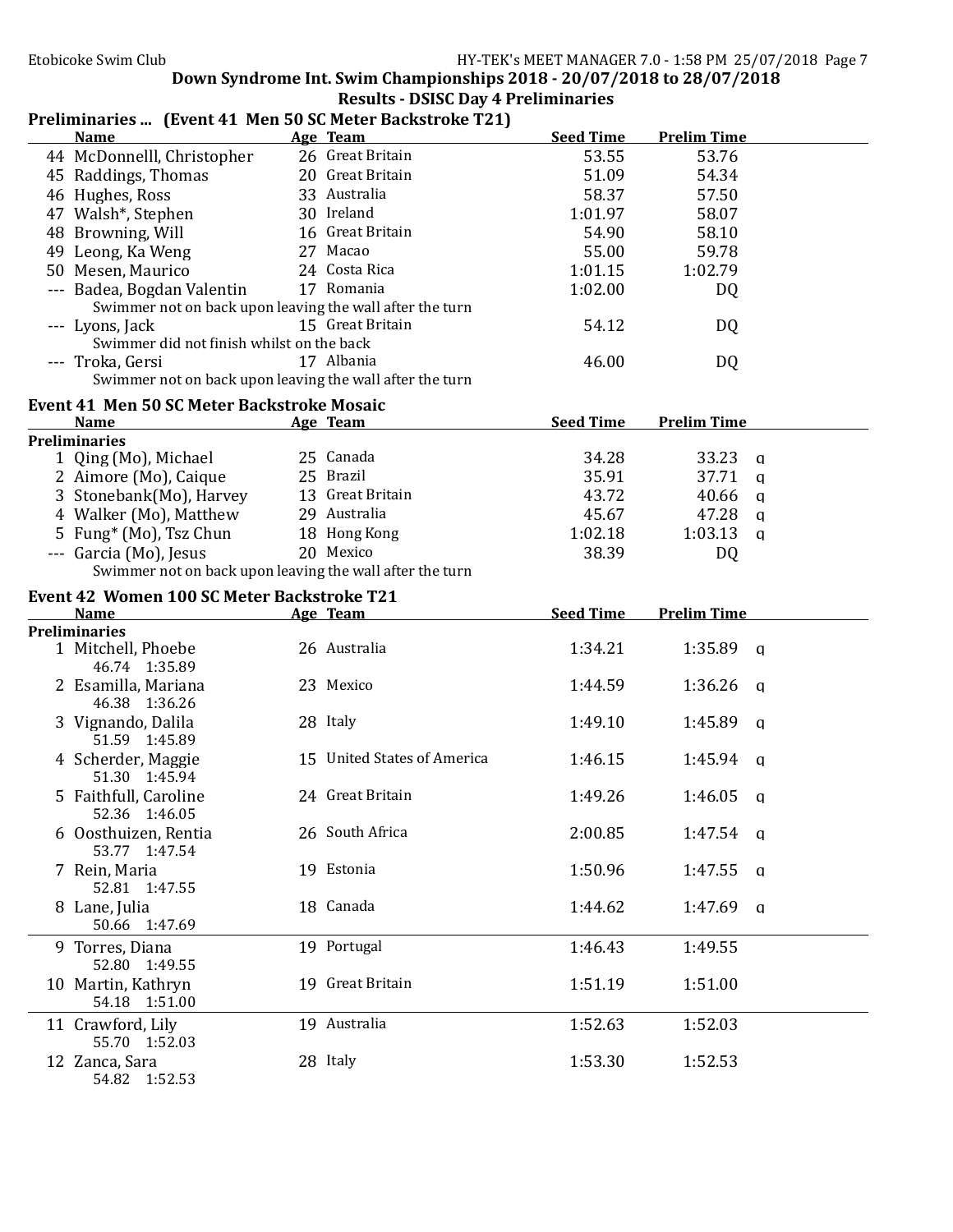| <b>Results - DSISC Day 4 Preliminaries</b>                  |
|-------------------------------------------------------------|
| Preliminaries  (Event 42 Women 100 SC Meter Backstroke T21) |

| <b>Name</b>                                                                           | Age Team and the Team and the Team and the Team and the Team and the Team and the Team and the Team and the Te | <b>Seed Time</b> | <b>Prelim Time</b> |
|---------------------------------------------------------------------------------------|----------------------------------------------------------------------------------------------------------------|------------------|--------------------|
| 13 Fox, Madeline<br>56.56 1:53.33                                                     | 20 Australia                                                                                                   | 1:55.25          | 1:53.33            |
| 14 Kerby, Caitlin<br>55.51 1:53.48                                                    | 23 Australia                                                                                                   | 1:49.86          | 1:53.48            |
| 15 Garrett, Florence<br>55.27 1:53.69                                                 | 25 Great Britain                                                                                               | 1:46.06          | 1:53.69            |
| 16 Beer, Cecilie<br>56.60 1:54.29                                                     | 20 Denmark                                                                                                     | 1:50.93          | 1:54.29            |
| 17 Logan, Laura<br>56.81 1:57.24                                                      | 24 Great Britain                                                                                               | 2:15.55          | 1:57.24            |
| 18 Phillips* (Hi), Maeve<br>51.70 1:57.39                                             | 35 Ireland                                                                                                     | 2:06.43          | 1:57.39            |
| 19 Giroux, Melanie<br>1:00.35 1:59.37                                                 | 32 Canada                                                                                                      | 1:56.91          | 1:59.37            |
| 20 Sullivan, Holly<br>58.38 1:59.64                                                   | 14 Great Britain                                                                                               | 2:03.25          | 1:59.64            |
| 21 Dunning, Stephnie<br>59.41 2:02.22                                                 | 27 Australia                                                                                                   | 2:14.16          | 2:02.22            |
| 22 MacLeod, Jordan<br>1:00.38 2:03.38                                                 | 25 Canada                                                                                                      | 2:09.42          | 2:03.38            |
| 23 Turner, Becky<br>59.67 2:04.84                                                     | 29 Great Britain                                                                                               | 2:06.91          | 2:04.84            |
| 24 Certain, Renata<br>54.45 2:06.44                                                   | 42 Brazil                                                                                                      | 1:57.51          | 2:06.44            |
| 25 Yap, Mei Lin<br>1:04.12 2:10.09                                                    | 30 Ireland                                                                                                     | 1:50.94          | 2:10.09            |
| 26 Troy, Katie<br>1:08.11 2:29.88                                                     | 30 Ireland                                                                                                     | 2:21.75          | 2:29.88            |
| --- Borman, Mary<br>Turn not initiated at completion of first arm pull<br>55.82<br>DQ | 19 United States of America                                                                                    | 2:08.82          | DQ                 |
| Event 42 Women 100 SC Meter Backstroke Mosaic                                         |                                                                                                                |                  |                    |
| <b>Name</b><br><b>Preliminaries</b>                                                   | Age Team                                                                                                       | <b>Seed Time</b> | <b>Prelim Time</b> |
| 1 Stephenson (Mo), Ellen<br>49.61 1:39.18                                             | 14 Great Britain                                                                                               | 1:39.88          | $1:39.18$ a        |
| Event 43 Men 100 SC Meter Breaststroke T21                                            |                                                                                                                |                  |                    |
| <b>Name</b>                                                                           | Age Team                                                                                                       | <b>Seed Time</b> | <b>Prelim Time</b> |
| <b>Preliminaries</b><br>1 Zaffaroni, Paolo<br>40.89 1:26.42                           | 22 Italy                                                                                                       | 1:26.62          | $1:26.42$ a        |
| 2 Vaz, Joao<br>43.42 1:31.79                                                          | 25 Portugal                                                                                                    | 1:34.71          | $1:31.79$ a        |
| 3 Mabuchi, Akihiro<br>43.70 1:34.10                                                   | 24 Japan                                                                                                       | 1:37.48          | $1:34.10$ q        |
| 4 Pais, Hardi<br>45.60 1:37.61                                                        | 25 Estonia                                                                                                     | 1:41.74          | $1:37.61$ q        |
| 5 Dutay, Raphael<br>45.32 1:38.09                                                     | 27 France                                                                                                      | 1:38.78          | $1:38.09$ a        |
| 6 Pinnerup, Nis Heide<br>45.57 1:38.17                                                | 26 Denmark                                                                                                     | 1:36.19          | $1:38.17$ a        |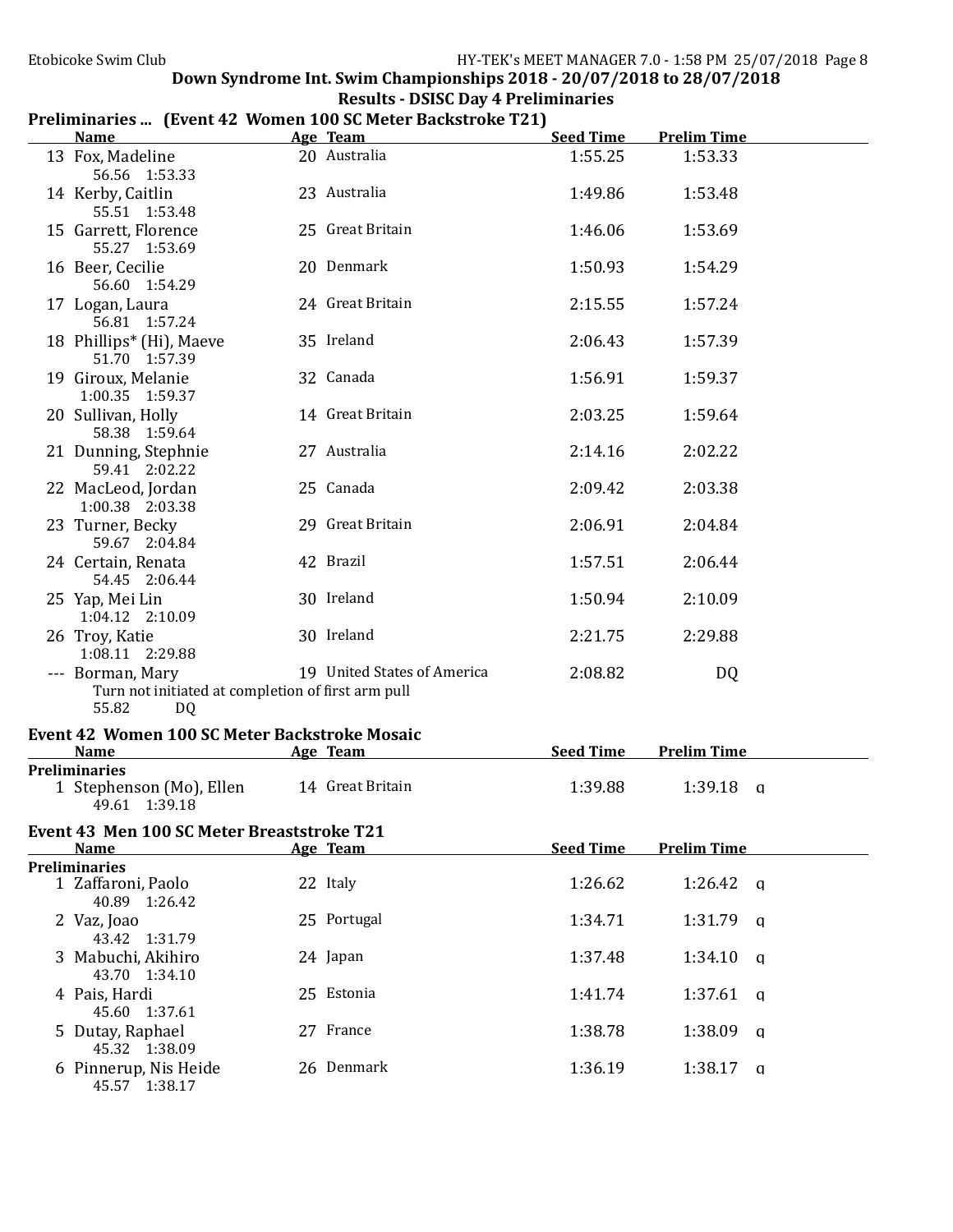| <b>Results - DSISC Day 4 Preliminaries</b>                  |
|-------------------------------------------------------------|
| Preliminaries  (Event 43 Men 100 SC Meter Breaststroke T21) |

| <b>Name</b>                                   | Age Team                    | <b>Seed Time</b> | <b>Prelim Time</b> |  |
|-----------------------------------------------|-----------------------------|------------------|--------------------|--|
| 7 Vieira, Jose<br>46.82 1:38.48               | 35 Portugal                 | 1:36.82          | $1:38.48$ q        |  |
| 8 Doolan, Bradley<br>47.35 1:40.57            | 24 Australia                | 1:34.56          | $1:40.57$ a        |  |
| 9 Lemay, Arnaud<br>48.81 1:42.30              | 20 Canada                   | 1:44.00          | 1:42.30            |  |
| 10 Reed, Will<br>47.47 1:42.62                | 24 Great Britain            | 1:41.69          | 1:42.62            |  |
| 11 Chang, Shinhao<br>49.38 1:42.78            | 18 Japan                    | 1:50.70          | 1:42.78            |  |
| 12 Kume, Jun<br>48.66 1:43.46                 | 29 Japan                    | 1:39.25          | 1:43.46            |  |
| 13 Dupuis, Samuel<br>49.43 1:45.67            | 22 Canada                   | 1:47.92          | 1:45.67            |  |
| 14 Hylton, Heggie<br>47.26 1:45.94            | 27 South Africa             | 1:41.95          | 1:45.94            |  |
| 15 Cahill, Harry<br>49.19 1:46.05             | 21 Australia                | 1:35.17          | 1:46.05            |  |
| 16 Hebbelmann, Karl<br>50.69 1:46.97          | 30 South Africa             | 1:46.48          | 1:46.97            |  |
| 17 Neves, Edson<br>2:53.55 1:48.97            | 40 Brazil                   | 1:55.80          | 1:48.97            |  |
| 18 Takemoto*, Aito<br>2:54.20 1:49.51         | 18 Japan                    | 2:01.45          | 1:49.51            |  |
| 19 Drumright, Luke<br>2:57.39 1:52.65         | 20 United States of America | 1:58.33          | 1:52.65            |  |
| 20 Desrosiers, Vincent<br>54.03 1:53.81       | 30 Canada                   | 1:46.42          | 1:53.81            |  |
| 21 Hermosillo, Carlos<br>51.33 1:53.92        | 23 Mexico                   | 1:55.71          | 1:53.92            |  |
| 22 Suter, Joe<br>54.40 1:54.46                | 24 United States of America | 2:03.66          | 1:54.46            |  |
| 23 Hughes, Ross<br>2:59.89 1:55.15            | 33 Australia                | 1:57.59          | 1:55.15            |  |
| 24 Goes, Samir<br>52.73 1:56.56               | 43 Brazil                   | 2:14.19          | 1:56.56            |  |
| 25 Lake, Will<br>53.72 1:58.98                | 20 Great Britain            | 1:55.42          | 1:58.98            |  |
| 26 McDonnelll, Christopher<br>2:03.15 2:03.57 | 26 Great Britain            | 2:00.19          | 2:03.57            |  |
| 27 Donovan, Glenn<br>57.02 2:03.86            | 21 United States of America | 2:04.58          | 2:03.86            |  |
| 28 McDonagh*, Tom<br>2:03.63 2:04.29          | 18 Ireland                  | 1:59.05          | 2:04.29            |  |
| 29 Nielsen, Oliver Roug<br>2:04.78 2:05.17    | 22 Denmark                  | 2:01.97          | 2:05.17            |  |
| 30 Costa, Sergio<br>2:04.46 2:06.03           | 37 Brazil                   | 2:00.78          | 2:06.03            |  |
| 31 Kikuchi*, Kenta<br>1:04.89 2:08.79         | 26 Japan                    | 2:10.16          | 2:08.79            |  |
| 32 Pang*, Ka Ngai<br>1:01.11 2:13.75          | 25 Hong Kong                | 2:25.00          | 2:13.75            |  |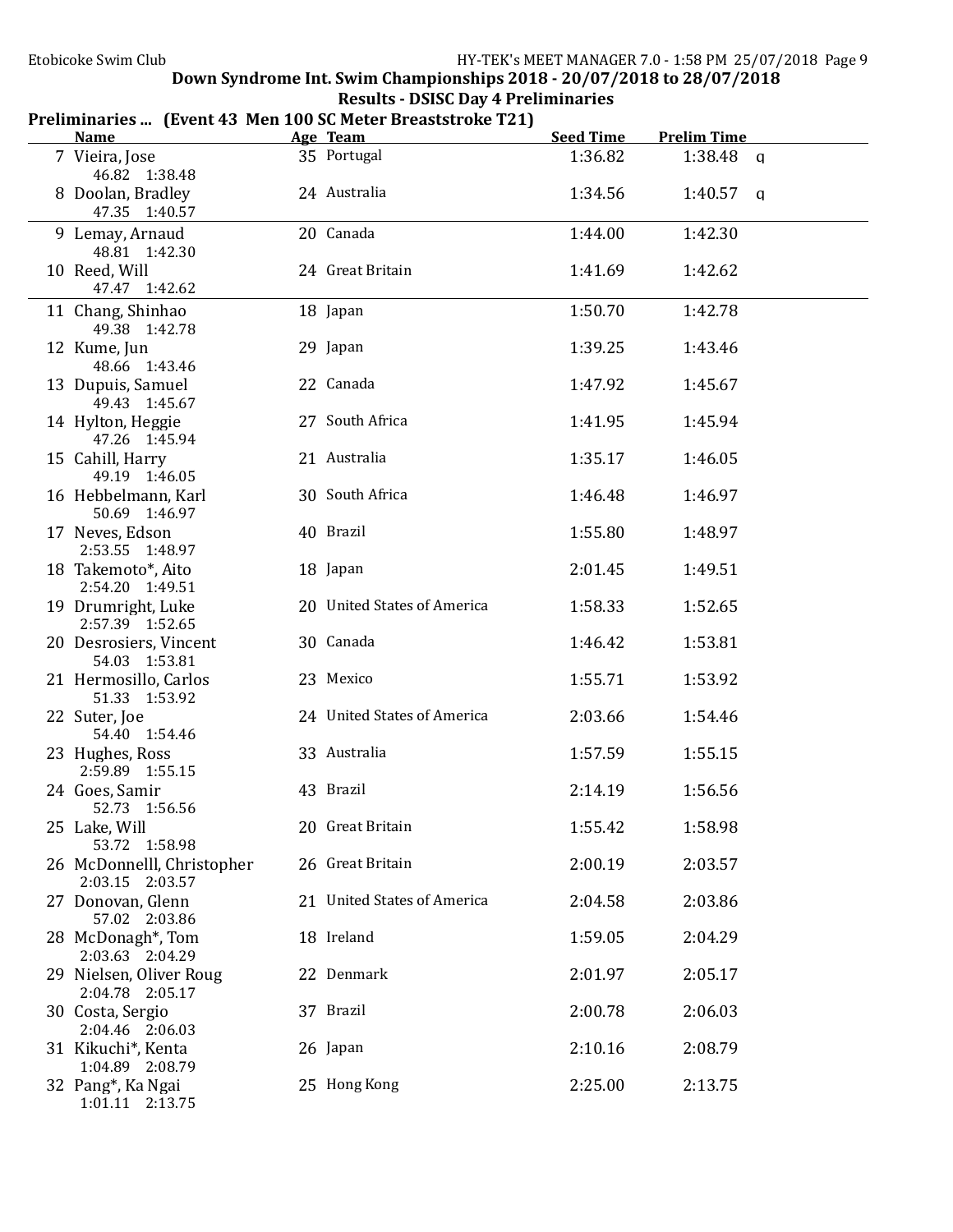| <b>Results - DSISC Day 4 Preliminaries</b>                                                                      |  |                                                                |                  |                    |  |  |  |  |
|-----------------------------------------------------------------------------------------------------------------|--|----------------------------------------------------------------|------------------|--------------------|--|--|--|--|
| Preliminaries  (Event 43 Men 100 SC Meter Breaststroke T21)                                                     |  |                                                                |                  |                    |  |  |  |  |
| <b>Name</b>                                                                                                     |  | Age Team                                                       | <b>Seed Time</b> | <b>Prelim Time</b> |  |  |  |  |
| 33 Shiu*, Ho Lung<br>$1:09.54$ $2:20.22$                                                                        |  | 30 Hong Kong                                                   | 2:39.00          | 2:20.22            |  |  |  |  |
| 34 Lam, Ka Wei<br>1:07.47 2:20.89                                                                               |  | 29 Macao                                                       | 2:47.00          | 2:20.89            |  |  |  |  |
| 35 Lee*, Kwok Yau Caleb<br>1:15.08 2:41.67                                                                      |  | 23 Hong Kong                                                   | 2:41.00          | 2:41.67            |  |  |  |  |
| --- Weaver, Patrick                                                                                             |  | 19 Canada                                                      | 2:21.49          | DQ                 |  |  |  |  |
| 1:00.72<br>DQ                                                                                                   |  | Leg Movements not simultaneous or in the same horizontal plane |                  |                    |  |  |  |  |
| Event 43 Men 100 SC Meter Breaststroke Mosaic                                                                   |  |                                                                |                  |                    |  |  |  |  |
| <b>Name</b>                                                                                                     |  | Age Team                                                       | <b>Seed Time</b> | <b>Prelim Time</b> |  |  |  |  |
| <b>Preliminaries</b>                                                                                            |  |                                                                |                  |                    |  |  |  |  |
| 1 Geurts (Mo), Hidde<br>39.15 1:22.44                                                                           |  | 23 Canada                                                      | 1:16.50          | $1:22.44$ q        |  |  |  |  |
| 2 Aimore (Mo), Caique<br>43.32 1:35.01                                                                          |  | 25 Brazil                                                      | 1:29.82          | $1:35.01$ q        |  |  |  |  |
| 3 Fujimoto (Mo), Yo<br>45.57 1:36.41                                                                            |  | 24 Japan                                                       | 1:36.85          | $1:36.41$ a        |  |  |  |  |
| 4 Walt de Klerk (Mo), Johanne 37 South Africa<br>50.26 1:50.21                                                  |  |                                                                | 1:50.15          | $1:50.21$ q        |  |  |  |  |
| --- Fung <sup>*</sup> (Mo), Tsz Chun<br>Feet not turned out in the propulsive part of the kick<br>1:00.24<br>DQ |  | 18 Hong Kong                                                   | 2:38.00          | DQ                 |  |  |  |  |
|                                                                                                                 |  |                                                                |                  |                    |  |  |  |  |
| Event 44 Women 1500 SC Meter Freestyle T21<br><b>Seed Time</b><br><b>Finals Time</b><br><b>Name</b><br>Age Team |  |                                                                |                  |                    |  |  |  |  |
|                                                                                                                 |  |                                                                |                  |                    |  |  |  |  |
| 1 Camacho, Dunia                                                                                                |  | 30 Mexico                                                      | 24:48.11         | 23:55.27           |  |  |  |  |

| name | $\frac{1}{2}$                                                           | OLLU TIML | 1 111013 1 1111 <b>6</b> |  |
|------|-------------------------------------------------------------------------|-----------|--------------------------|--|
|      | 1 Camacho, Dunia 30 Mexico 24:48.11                                     |           | 23:55.27                 |  |
|      | 40.25 1:26.86 2:15.48 3:05.17 3:54.22 4:43.31 5:32.19 6:21.23           |           |                          |  |
|      | 7:10.05 7:59.00 8:47.79 9:36.13 10:24.56 11:13.02 12:00.91 12:49.51     |           |                          |  |
|      | 13:36.86 14:25.84 15:13.77 16:01.26 16:47.91 17:35.66 18:23.95 19:12.33 |           |                          |  |
|      | 20:00.14 20:47.96 21:35.48 22:24.49 23:12.97 23:55.27                   |           |                          |  |
|      | 2 O'Neill (Van Bosch), Melisa 26 South Africa 27:03.39 24:41.15         |           |                          |  |
|      | 42.60 1:31.05 2:20.06 3:09.78 3:59.39 4:48.88 5:38.40 6:27.33           |           |                          |  |
|      | 7:17.23 8:07.86 8:56.33 9:46.90 10:36.20 11:26.46 12:16.96 13:06.32     |           |                          |  |
|      | 13:55.69 14:44.53 15:33.55 16:23.72 17:14.36 18:04.19 18:54.11 19:45.09 |           |                          |  |
|      | 20:36.29 21:25.12 22:15.84 23:06.25 23:55.56 24:41.15                   |           |                          |  |
|      | 3 Villanova, Martina 28 Italy 28 26:24.50                               |           | 25:23.81                 |  |
|      | 44.31 1:33.21 2:23.96 3:14.07 4:04.50 4:55.24 5:45.39 6:36.48           |           |                          |  |
|      | 7:27.43 8:18.79 9:09.90 10:00.63 10:51.89 11:42.53 12:34.44 13:25.49    |           |                          |  |
|      | 14:16.23 15:07.33 15:58.92 16:49.06 17:38.61 18:30.25 19:23.00 20:15.81 |           |                          |  |
|      | 21:07.17 21:57.94 22:49.51 23:41.58 24:33.72 25:23.81                   |           |                          |  |
|      | 4 Higgins, Jennifer 34 South Africa 26:46.12 26:16.39                   |           |                          |  |
|      | 47.23 1:40.42 2:32.68 3:25.31 4:19.23 5:11.15 6:03.74 6:56.72           |           |                          |  |
|      | 7:50.57 8:43.76 9:36.88 10:30.44 11:22.11 12:14.43 13:06.64 14:00.31    |           |                          |  |
|      | 14:54.49 15:48.85 16:41.68 17:35.99 18:27.97 19:22.10 20:14.73 21:07.24 |           |                          |  |
|      | 21:59.40 22:50.36 23:41.98 24:34.26 25:25.41 26:16.39                   |           |                          |  |
|      | 5 Vazhenin, Katya 14 United States of America 30:34.60                  |           | 28:01.01                 |  |
|      | 46.75 1:40.22 2:34.89 4:27.46 6:16.09 7:12.47                           |           |                          |  |
|      | 8:07.93 9:03.31 10:57.06 11:55.60 12:51.26 14:43.64                     |           |                          |  |
|      | 15:41.42 16:40.01 17:37.79 18:35.67 19:32.50 22:28.25 23:22.30          |           |                          |  |
|      | 26:09.52 27:06.52 28:01.01                                              |           |                          |  |
|      |                                                                         |           |                          |  |